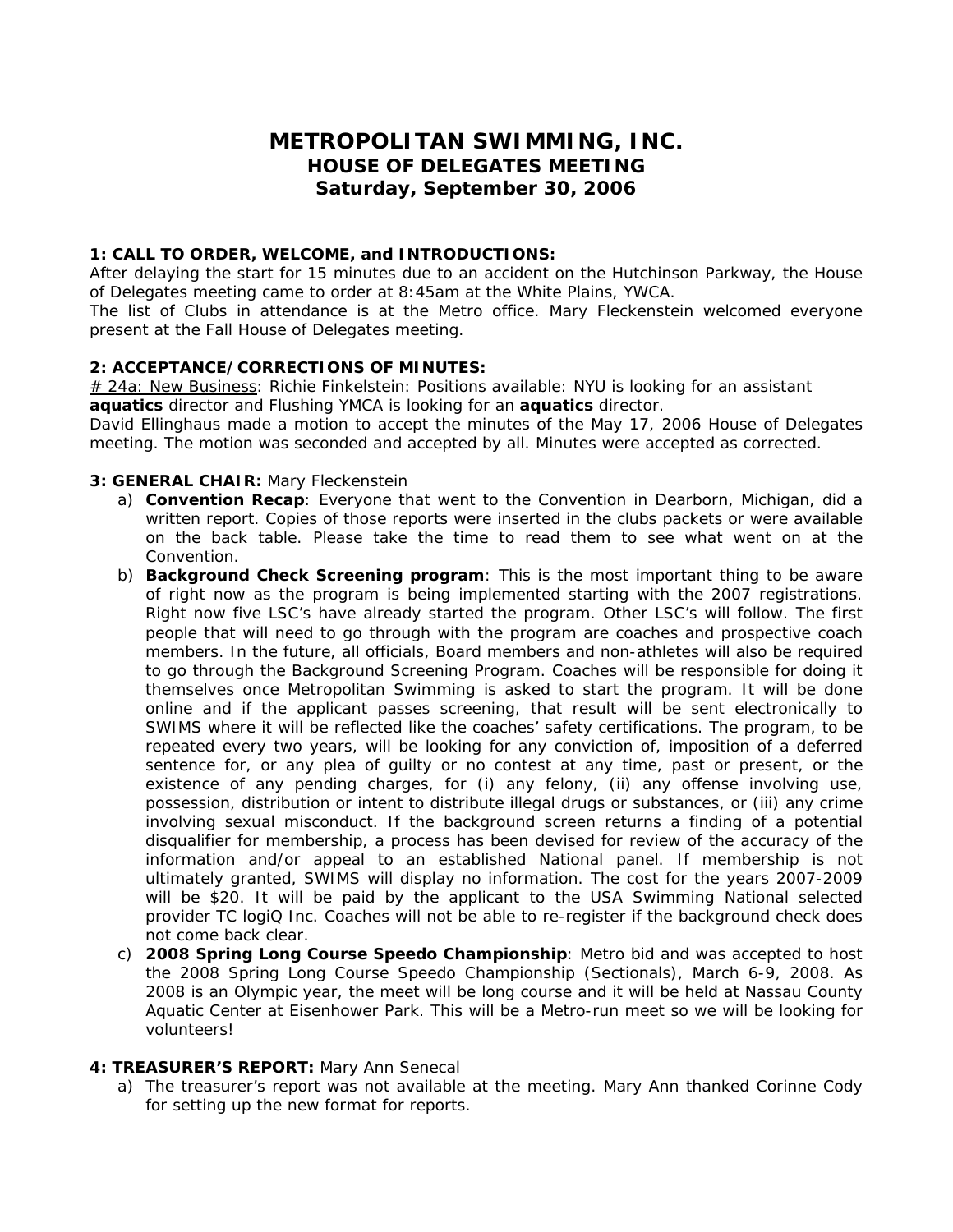- b) Some teams did not receive their checks for summer meets' stipends. Mary Ann asked Marist, LIE and YMID to see her at the meeting.
- c) Some teams still owe entry fees for long course JO's.
- d) Bea mentioned an odd figure of \$425 in the actual budget report 7025-16. Mary Ann will check on this.

### **5: FINANCE CHAIR:** Corinne Cody

- a) Copies of the Profit & Loss Budget vs. Actual from September 2005 through August 2006 and of the Profit & Loss Budget Overview from September 2006 through August 2007 were available at the meeting. Corinne went over the proposed budget and said that we pretty much hit our budget last year. The number of athletes and non-athletes registrations remains constant. Increase is due to increased price. Surcharges are increased to reflect an increase in the number of meets on the calendar. Senior Mets revenue increased to allow for bonus events and entries from outside teams into the Summer Senior Mets. The age group recognition program has been added in this year's budget. There is an increase in the coaches' clinics budget. There will be a reduction of about 15% for the Zone budget since the Eastern Zone is not changing the format of the short course Zone meet after all.
- b) David Ellinghaus made a motion to accept the budget as presented. Lenny Galluzzi seconded the motion. Vote was called: **motion carries**.

# **6: ADMINISTRATIVE VICE CHAIR:** George Rhein

- a) George went over his report from the Convention. The 3-page report was available on the table in the back of the room and is available on the Metro Website. Some of the meetings that George attended were: Officials Committee Meeting Workshop, LSC Financial Management & Investment Committee, Sport Science and Technology, Reimbursement Committee meeting, and Sports Medicine Science. There is now a \$40 per swimmer stipend to teams hosting meets where a disabled swimmer competes. Must be a permanent physical or mental impairment.
- b) Club Achievement Program Applications for 2006 will be available on the website within a few days. Same format as last week. Important dates to remember:
	- 1. October  $31<sup>st</sup>$  applications will be due back at the Metro office.
	- 2. November  $15<sup>th</sup>$  clubs will be notified of their status and Grant applications will be mailed back to these qualifying clubs.
	- 3. December  $5<sup>th</sup>$  the Grant applications from all qualifying clubs will be due back at the Metro Office.
	- 4. January 2007 LSC House of Delegates Meeting George will announce all the Grants that will be awarded for this year.

A report of what the Clubs did with their Grant last year will be included with the minutes. Nine Clubs qualified last year and seven applied for the Grant.

# **7: SENIOR CHAIR:** Brian Brown

- a) Brian's report from the Convention was available at the meeting. Some of the highlights were:
	- 1. 5-full day format for the Summer Nationals, beginning in 2007
	- 2. The 2006-2008 National Team Quadrennial Plan emphasizes long course swimming by arranging for a short "Short Course Season" from September to December, and a long "Long Course Season" from January to August.
	- 3. The "Short Course Season" will culminate in a three-day December Short Course Championship in the first week of the month (where the US Open traditionally was), followed by a LCM one-day time trial meet the next day.
	- 4. The LC season will consist of a series of Grand Prix meets leading up to the National Championship and Junior Meets in August. At this time the 2007 Sectional meets will be conducted in the SC format and the 2008 Sectional meet (hosted by Metro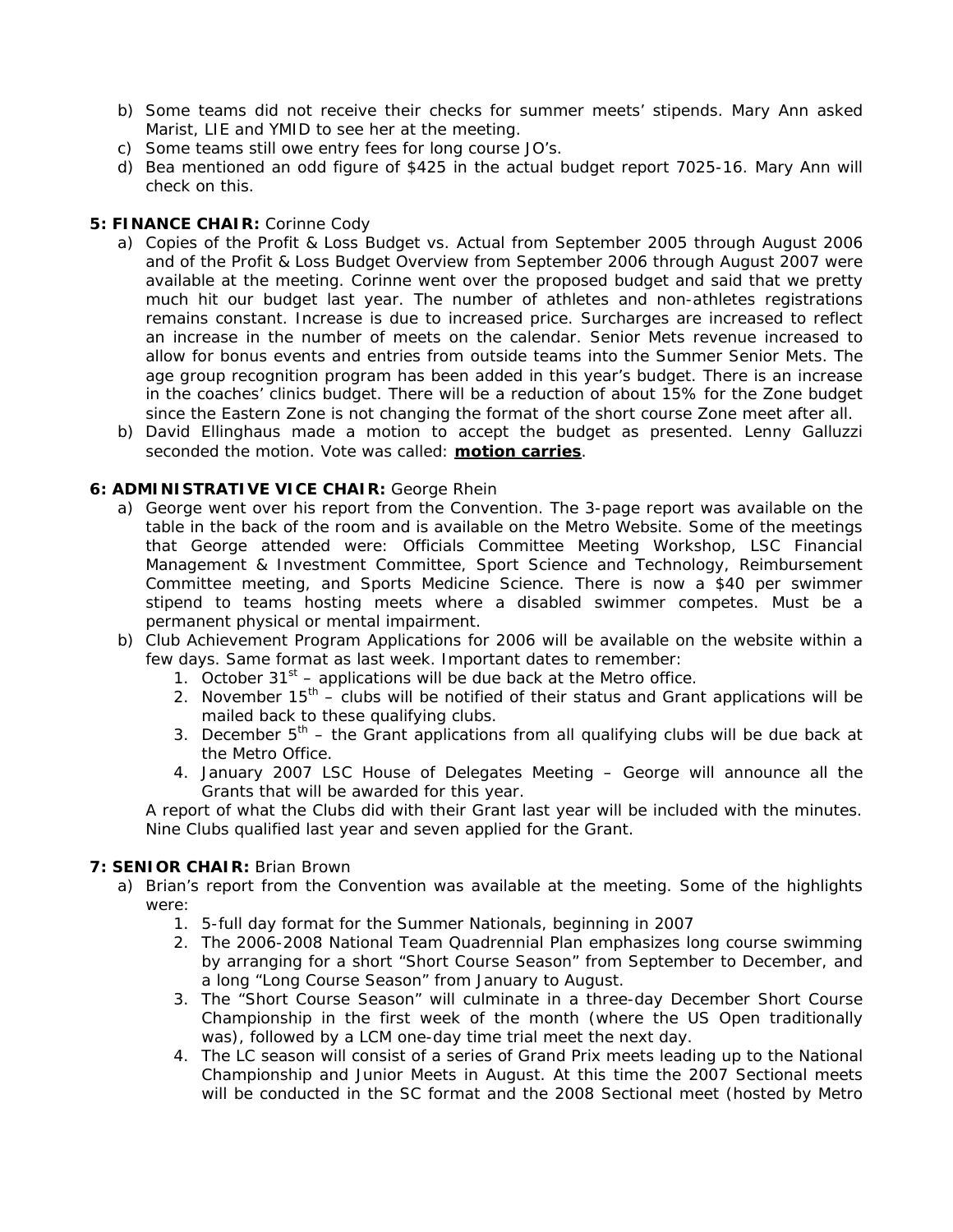at Eisenhower Park) will be a LC event in order for swimmers to qualify for the Olympic Trials.

- 5. Olympic Trials will be held in Omaha, Nebraska, June 26 to July 6, 2008 (8-day format).
- b) Brian reported on the Olympic Steering Committee meetings, the facilities report (steel pools, concrete pools, architectural membrane), and the Club Recognition Programs: IMX and Virtual Club Championships Programs. Carle Fierro questioned the fact that USA-Swimming doesn't include the 10-under age group in the Virtual Club Championship Program. Brian replied that he believes USA-Swimming doesn't want to over emphasize 10-under swimming, as very few 10 & under swimmers that are Top 16 at that age are still in the Top 16 when they are 16-year-old. A long discussion followed and Brian's suggestion was to contact USA-Swimming to get a more accurate answer on this subject.

#### **8: AGE GROUP CHAIR:** Paul Furbeck and Bob Vializ

- a) Paul gave his report on the Long Course Zone Meet in Buffalo where Metro won two championships: the Team Overall Championships and the Girls Overall Championships. The swimmers swam extremely well and Paul was very proud of the way they behaved. Metro had 42 swimmers qualifying for finals, 19 individual champions, 12 relays champions, 29 Top 16 Consideration cuts, 3 meet records, 3 relay meet records, 1 Junior Nationals cut and 3 Open Water finalists. Paul thanked the coaches that worked at Zones and Kristen DeGrazia for a great job as athletes' Representative at Zones.
- b) Paul announced that there will be an Age Group Coaches Clinic, sponsored by Metropolitan Swimming and Suffolk County Swim Coaches Association. The clinic will be held at Nassau County Aquatic Center at Eisenhower Park on October 14 and 15, 2006. Registration forms were available at the meeting. John Leonard will be the Course Instructor. Fee for the clinic is \$25 per coach (\$40 after October  $5<sup>th</sup>$ ).
- c) Bob took over and reported on a few changes for Age Group for this year:
	- 1. Winter Junior Olympics: we will try to make it more exciting by adding music during finals, more awards, high point for teams and for age groups.
	- 2. Short Course Zones there will be no Zone Qual. meet this year. There will be a qualifying period that will go from December 1, 2006 to the last day of JO's and will include the Y-State meet as well. Consideration for the Zone Team will be by application. Swimmers must have achieved the 2007 Zone Qualifying cuts within the qualifying period and must send in their applications and full payment to the Metro Office by March 12, 2007. Exception to this rule is for swimmers that achieve their first ZQ time at JO's (or Y-State). They will be able to apply at that time. We will also update the times of swimmers if they swim faster at JO's. If an athlete is chosen to go to Zones, there will be no refund. If an athlete is not chosen, the check will be returned. A Zones committee will make the final selection.
	- 3. Coaches must send an application if they want to be on the Zone Team.
	- 4. There will be a "Duty Agreement Form" for the chaperones. This form will have to be signed by each chaperone.
	- 5. Contract with Hobie Swim has expired and we are currently sending an RFP to get bids for the Zone Team Equipment supplier for the 2007 and 2008 SC & LC Zones. We will also purchase 2 new Metro Banners.
	- 6. Age Group Development Committee has been meeting by email. It will be based on the SWIMS program and will reward age group athletes that have achieved a large percentage of improvement within a set period of time – times prior to December 1<sup>st</sup> and times between December 1<sup>st</sup> and the Age Group meets.
	- 7. Bob also gave his report from the Convention. He attended the Risk Management Workshop which focused on a description of USA Swimming's insurance program and optional insurance coverage available to the clubs and LSCs [remember to submit your Reports of Occurrence], Background Screening, Club Development Program, and Parents Education. The report is available on the Metro Website.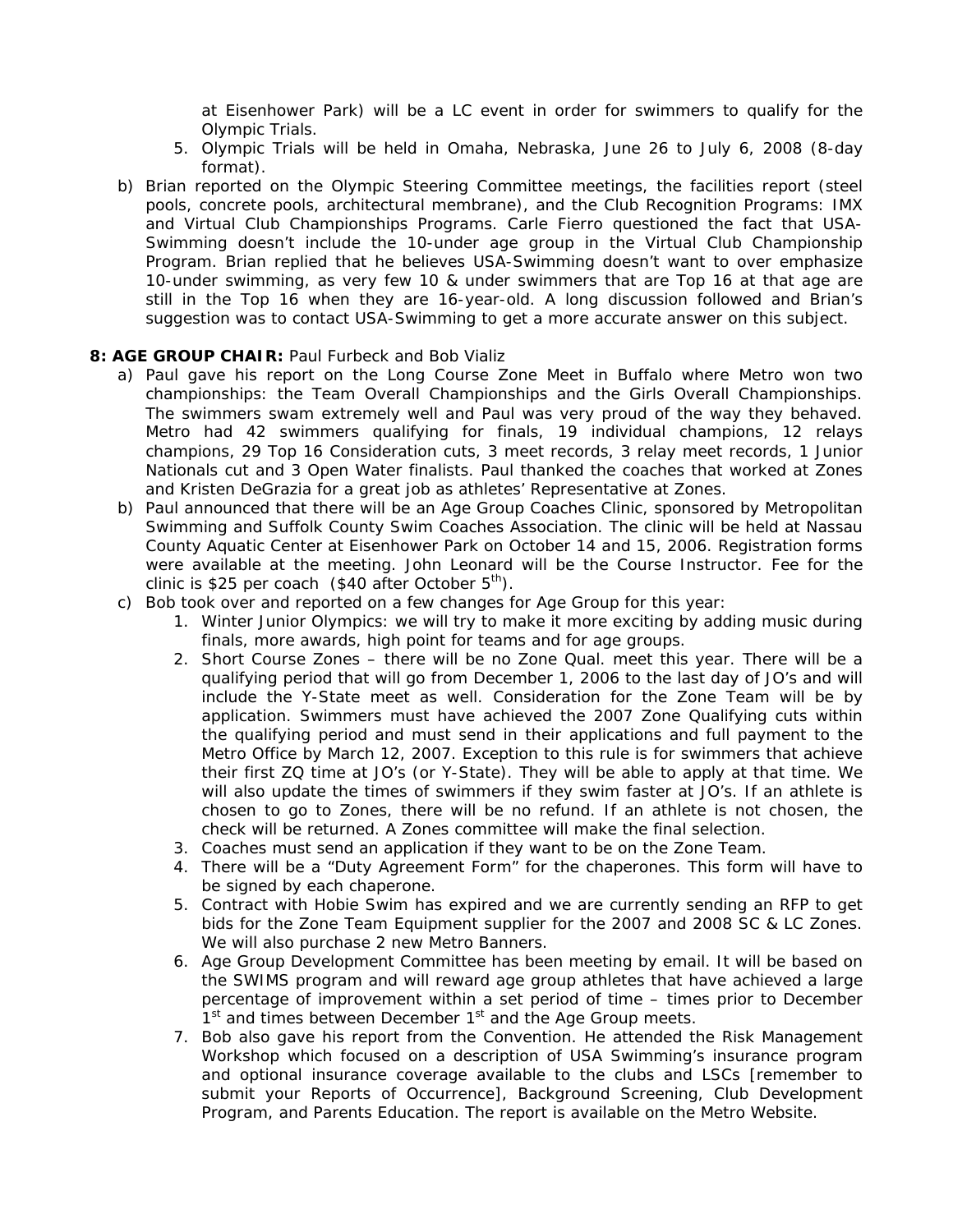- d) David Ellinghaus asked if the Zone Team Committee would also select the individual events for swimmers that qualify in more than 6 events. Bob said yes, but that the committee will also take recommendations from those swimmers' coaches. The final decision will be made by the committee.
- e) The updated Age Group Time Standards and Senior Mets Time Standards were available at the meeting. The time standards and the team manager export file of the standards will be posted on the Metro Website. One correction: the Zone Qual. time for the 15-18 girls 100 breaststroke is 1:12.59 (not 1:12.56).

### **9: COACHES' REPRESENTATIVES:** Scott Bartleson

- a) Coaches **must** have their coaches' cards, with their current certifications, visible on deck at all meets (no exception). It is also the coaches' responsibilities to update their certifications. It is a risk problem (USA-Swimming Insurance policy). Don't expect the meet directors to call Barry from the meets to confirm that you are certified.
- b) "Coach of the Year" two different awards: Age Group Coach of the Year and Senior Coach of the Year. Scott will establish a program that would give the best solution to get a coaches' vote for those coaches' awards.
	- 1. Nominations must be e-mailed to Scott's email address (please check website).
	- 2. We will need a minimum of 5 nominees for Age Group and 5 nominees for Senior Coach.
	- 3. Emails must be sent within the nomination period of February 16 to April 7, 2007.
	- 4. Criteria for nomination are: years of experience coaches have, their primary accomplishment within the time period for qualification, their club affiliation and the level they coach.
	- 5. Coaching period for qualification of nominees is from June 2006 to April 2007. This includes summer and winter performances.
	- 6. The vote will be made at the May meeting and the awards will be given at the Hall of Fame Dinner.

### **10: ATHLETES REPRESENTATIVE:** Steffi Niessl and Kristen DeGrazzia

Steffi's report from the Convention was available at the meeting. Athletes from all teams were asked to sign in. Steffi and Kristen held a meeting for all the Athletes Representatives.

- a) This year was an election year for many positions on the Zone and National levels. The athletes were able to learn how the candidates presented themselves and how the voting process was carried through.
- b) They attended meetings and talked about current issues facing athletes today, like Fina's attempt at making athletes look like "walking billboards" by requiring them to wear bibs over their warm-ups while walking out for finals, or wear certain caps with advertising on them. They talked about prize money and how it may affect a swimmer's eligibility to compete in college if they also compete on a National or International level.
- c) At this meeting with the Metro Athletes' Representatives Steffi and Kristen made a presentation on pear pressure and appropriate behavior at swim meets or at swim camps. Sometimes opportunities present themselves and athletes make bad decisions. They must understand that we all have responsibilities and that they must consider their behavior at all time and know that there will be consequences for their actions. Athletes must remember that the way they present themselves will reflect back on their teams, their coaches, their families, their communities and themselves.
- d) Kristen mentioned that a task Force is considering shortening the convention schedule for athletes next year (only 2 days of meetings instead of 4), improving pre-convention education and communication with the LSCs athlete reps. A big topic at the Convention was diversity and how less than 20 percent of swimmers are minorities. They also talked about the background check that is being implemented.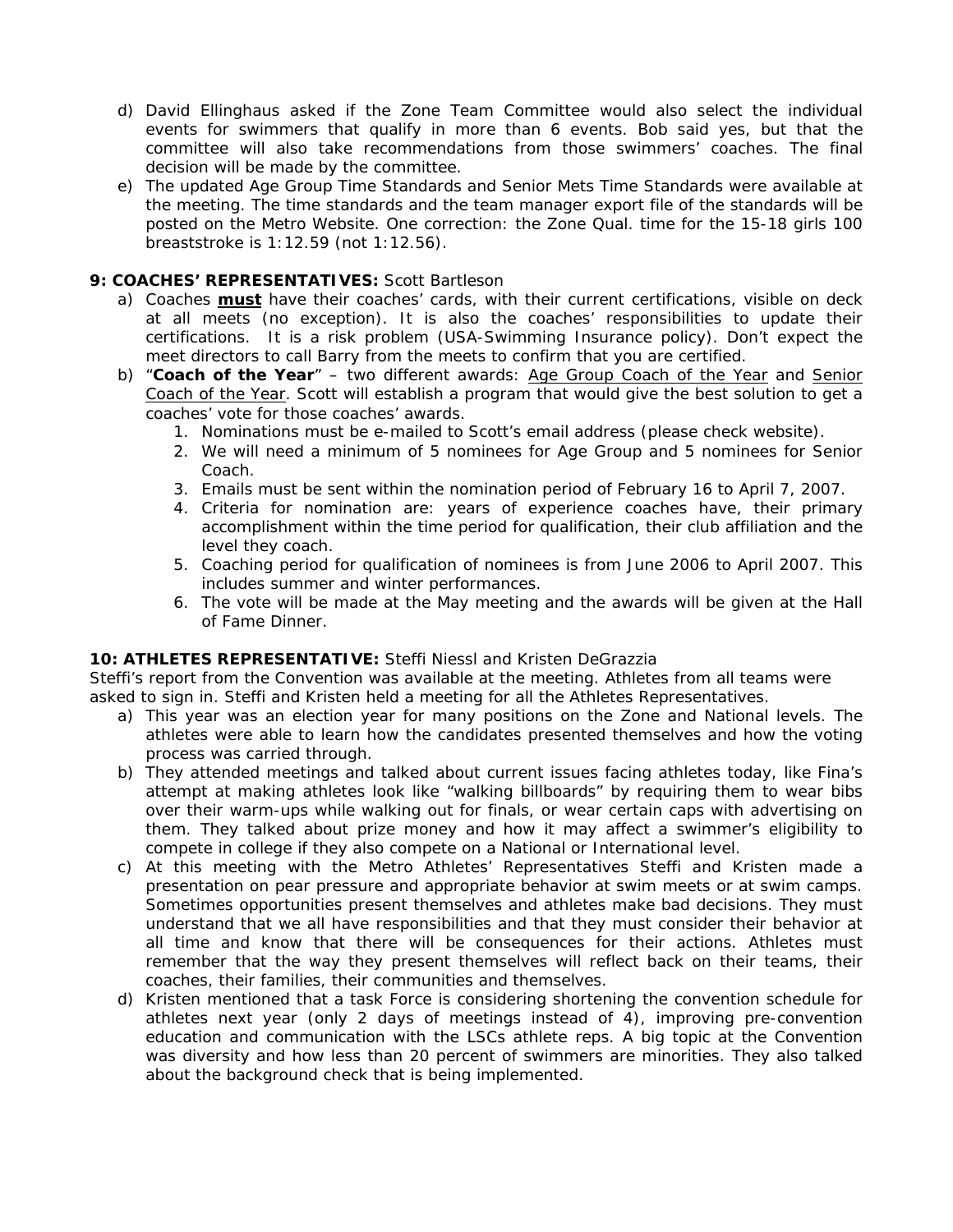# **11: OFFICIALS CHAIR:** Holger Fietkau & Kris Sawicz

- a) Joseph Stetz Memorial Scholarship Award Applications are available on the website. They will be due no later than January 30, 2007.
- b) Clinics: an officials' clinic was scheduled to take place after the HOD. Additional Clinics:
	- **1.** New & Recertification: October 4, 2006 at 7:00pm at Flushing YMCA, Queens, NY **2.** Meet Director: November 14, 2006 at 6:30pm at TVSC/Ward Melville HS in Long Island
- c) Holger thanked everybody for doing a great job at recruiting more officials.

### 12: **ZONE TEAM COORDINATOR:** Barry Roffer

- a) Barry will get in touch with hotels and bus companies for winter Zones 2007.
- b) See Age Group for more information on the 2007 Zone Team selection.

### **13: REGISTRATION COORDINATOR:** Barry Roffer

- a) Registration for 2007 is \$53 for athletes and non-athletes. Applications were available at the meeting and it the clubs packets and are posted on the website as well.
- b) Paper registration is not allowed except for non-athletes. Registration should be done with Hy-Tek Team Manager and can be emailed BUT hard copy and check must be mailed to the office. Registrations will not be accepted without a check! Registrations will be held until the check is received. Please make sure that you run a hard copy of the registration export file so you can verify that all swimmers are exported on your file. All registrations must be in the office no later than December 1, 2006
- c) Any swimmer that swims in a meet without being registered will be fined up to \$100 per occurrence.
- d) There is a \$5 fee for all transfers.
- e) No personal checks will be accepted except from non-athletes.
- f) All information on the registrations forms **MUST** match what is in the database for SWIMS. Barry will let coaches know of their mistakes but if the same swimmer is sent back three times because there is an wrong of missing initial, or a name spelled incorrectly, then the team will be fined \$100 each time the swimmer info comes back incorrectly. Clubs have to January 1, 2007 to correct their database.

### **14: NATIONAL TIMES VERIFICATION/TOP 16:** Monique Grayson/Mary Ann Senecal

- a) Mary Ann mentioned that the Holding Tank is all cleaned up after last year. We only had one meet so far and all went OK. There will be a joined Times and Registration people workshop in April 2007.
- b) Monique & Mary Ann went to convention. They attended all the SWIMS, NTV and Top 16 workshops. Monique also attended most of the Registration meetings, the Age Group Parents' Education workshop, and the Board of Review workshop. Both Mary Ann and Monique's reports are also available on the website.
- c) Meet directors must make sure that their meets are set up properly. Meets ID must be in the following format: 2006 MR (club ID) (Meet Name) as [2006 MR BGNW Fall Season Starter]
- d) Meet directors must correct all mistakes after they receive the meet registration recon from Barry.
- e) Make sure that all relays are correct with all four swimmers included. Make sure that the lead off swimmer is actually the swimmer that swam in that position. Too many relays have to be deleted from SWIMS because of errors.
- f) After a meet is held, meet directors must email a full meet backup database to Monique (NY City and North) or Mary Ann (Queens and LI) so they can upload meet results to SWIMS. Teams using MM 2.0 database are asked **not** to check the box that says "Lock Database back-up as Read-Only for Results, Splits, and Relay Names" as if this is checked, we will not be able to make any correction to the database if it's needed before uploading the results to SWIMS..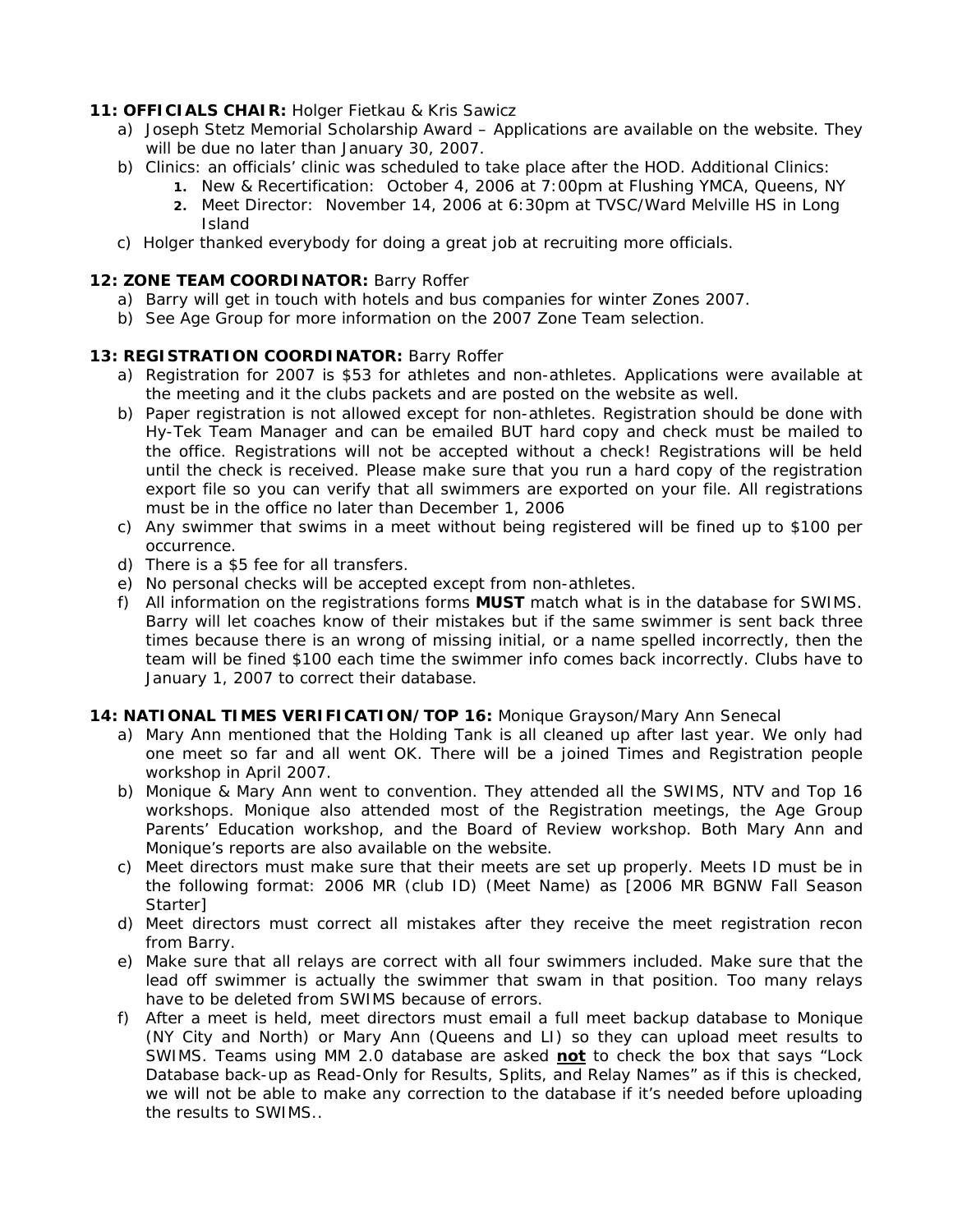## **15: WEB PAGE COORDINATOR:** Monique Grayson

- a) Monique attended the "Best Practice for LSC Webmasters" workshop as well as the "Advance Website Development for LSC Webmasters" workshop while at the Convention.
- b) If something needs to be posted on the website, please send it to Monique. Also email Monique if you find mistakes or errors or broken links on the website. Let us know what you like and what you don't like!

# 16: TECHNICAL PLANNING: David Ellinghaus

- a. The updated time standards for the 2007 Metro meets (Age Group, Silvers, JO's, Zone Qual. and Senior Mets) are included in the coaches' packets. They are posted on the Metro Website. (Please correct the ZQ time for 15-18 girls 100 breaststroke to 1:12.59 (not 1:12.56). A few standards have been tightened but for the most part they are the same as last year, except for the Zone Qualifying column. Those cut-off times are a bit tighter this year. We are not running a Zone Qualifier meet and there is no reason for Barry to get 24 or more applications for each event. We took the 16<sup>th</sup> place entry in each event from the Zone Qual meets of the last two years, averaged them and came up with a time. This still allows more than enough applications to come in, more applications for us to chose from, but there is no need to go beyond that.
- b. A Technical Planning meeting will be scheduled in the near future. Please check the website for information. The main topic for that meeting is going to be to clarify the rules and differences between regular meets and invitationals, and come up with a concrete set of standards for invitationals that are run in Metro.
- c. Two corrections on meet dates: Big Blue January meet of January 12-13: Friday session will now be held on Sunday morning (January 13-14, 2007) and Pace Setters January 20<sup>th</sup> meet will now be held on January  $21^{st}$  due to conflict with Pace University College meet.

## **17: SAFETY COORDINATOR:** Carolyn Johnson

a) Carolyn Johnson had nothing to report. See Bob Vializ' report from Convention Re: Risk Management. This report is posted on the Metro Website.

### **18: HALL OF FAME:** Len Galluzzi

- a) The nominations forms should be in every team's packet and in every voting member's packets. Forms were also available at the meeting and are posted on the website.
- b) The Hall of Fame banquet will take place on the Tuesday May 22, 2007.

### **19: DISABILITIES COORDINATOR:** Corinne Cody

a) All meet directors are reminded that, as part of the sanction requirements, their meet information must include the following sentences: "Swimmers with Disabilities are encouraged to attend".

### **20: SWIM-A-THON:** Rich Finkelstein

a) No report at this time

### **21: OPEN WATER COORDINATOR:** Bea Hartigan

- a) Brian Brown covered some of the Open Water report (see Senior Chair). After 25 years, Open Water is now an official event at the Olympics. We should start training more of our swimmers do swim Open Water events.
- b) The 2007 Metropolitan Open Water Championships will be on Sunday, July  $14<sup>th</sup>$  in Huntington (based on tide and boating traffic).
- c) In 2007, we are going to be hosting, along with our regular Open water events, the US Masters 10 K National Championships. This is the third time that Metro will be hosting this event.
- d) The Age Group Chairs will offer an Age Group Open Water event before or after the